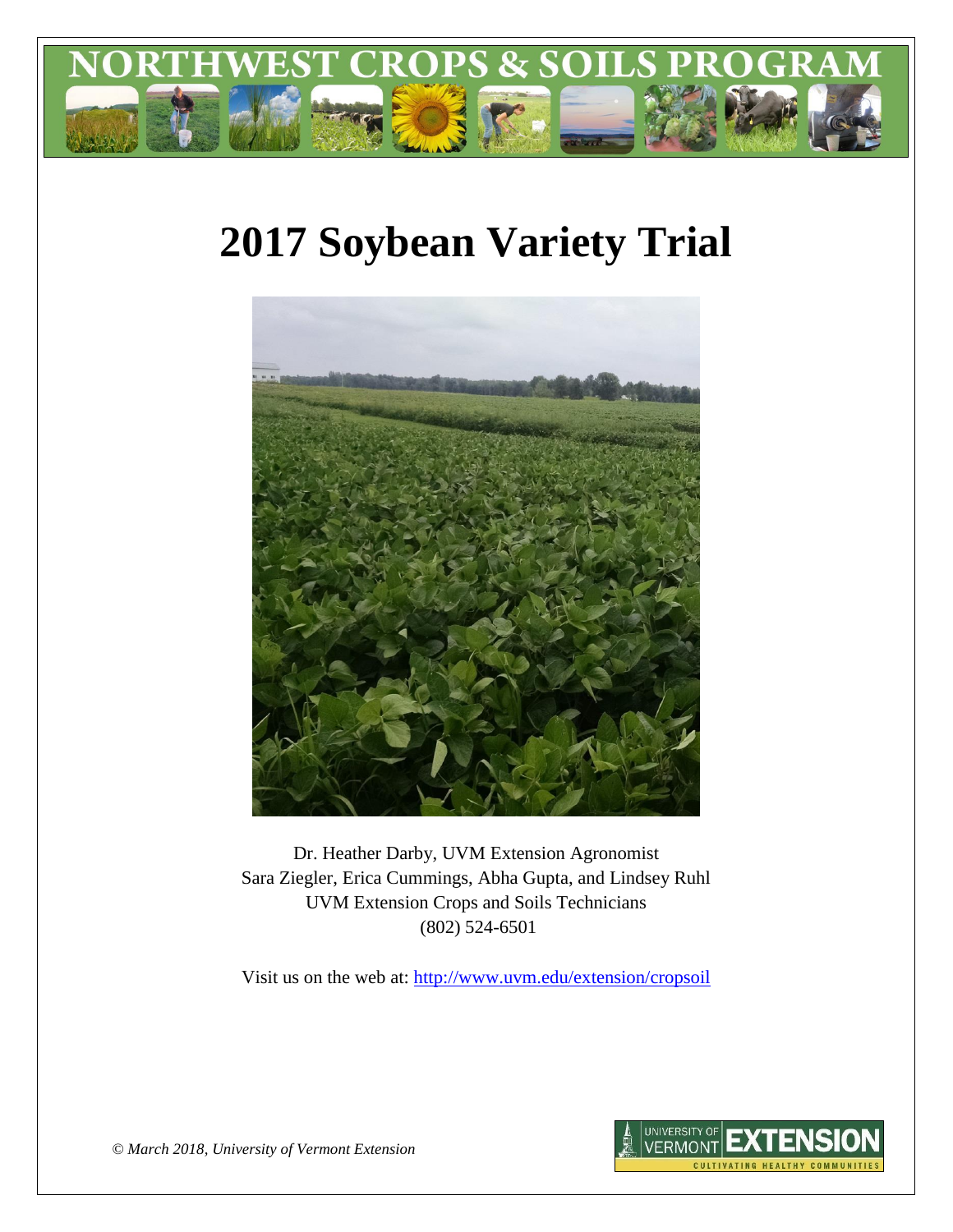#### **2017 SOYBEAN VARIETY TRIAL Dr. Heather Darby, University of Vermont Extension [heather.darby\[at\]uvm.edu](mailto:heather.darby@uvm.edu?subject=2012%20Short%20Season%20Corn%20Report)**

In 2017, the University of Vermont Extension Northwest Crops and Soils Team evaluated yield and quality of short season soybean varieties at Borderview Research Farm in Alburgh, VT. Due to the short growing season in Vermont, little research has been conducted on soybeans and the insects and diseases that can affect their harvest yield and quality. Soybeans are grown for human consumption, animal feed, and biodiesel. In an effort to support and expand the local soybean market throughout the northeast, the University of Vermont Extension Northwest Crop and Soils (NWCS) Program, as part of a grant from the Eastern Soybean Board, established a trial in 2017 to evaluate yield and quality of short season soybean varieties.

# **MATERIALS AND METHODS**

Several seed companies submitted varieties for evaluation (Table 1). Twenty-three soybean varieties were evaluated from maturity groups 0, 1, and 2. Details for the varieties including company, genetic traits, and maturity group are listed in Table 2.

#### **Table 1. Participating companies and contact information.**

| <b>Channel Bio, LLC</b>                 | <b>Dyna-Gro</b><br>(Crop Protection<br>Services) | <b>King's Agriseed</b>                  | Seedway, LLC                           | <b>Syngenta</b>                          |
|-----------------------------------------|--------------------------------------------------|-----------------------------------------|----------------------------------------|------------------------------------------|
| 800 N. Lindbergh Blvd.                  | Tom Barber                                       | 1828 Freedom Rd.                        | 171 Ledgemere Point                    | PO Box 18300                             |
| St. Louis, MO 63167<br>$(814)$ 571-8600 | East Aurora, NY<br>$(716)$ 912-5494              | Lancaster, PA 17601<br>$(717)$ 687-6224 | Bomoseen, VT 05732<br>$(802)$ 338-6930 | Greensboro, NC 27419<br>$(800)$ 334-9481 |

#### **Table 2. Soybean varieties evaluated in Alburgh, VT, 2016.**

| <b>Variety</b>                   | <b>Company</b>   | <b>Traits</b>     | <b>Maturity</b><br>group |
|----------------------------------|------------------|-------------------|--------------------------|
| 00717R2X                         | Channel Bio, LLC | RR <sub>2</sub> X | 0.07                     |
| 0317R2X                          | Channel Bio, LLC | RR <sub>2</sub> X | 0.3                      |
| 0518R2X                          | Channel Bio, LLC | RR <sub>2</sub> X | 0.5                      |
| 0616R2X                          | Channel Bio, LLC | RR <sub>2</sub> X | 0.6                      |
| 0916R2X                          | Channel Bio, LLC | RR <sub>2</sub> X | 0.9                      |
| 1017R2X                          | Channel Bio, LLC | RR <sub>2</sub> X | 1.0                      |
| 1117R2X                          | Channel Bio, LLC | RR <sub>2</sub> X | 1.1                      |
| 1318R2X                          | Channel Bio, LLC | RR <sub>2</sub> X | 1.3                      |
| 1517R2X                          | Channel Bio, LLC | RR <sub>2</sub> X | 1.5                      |
| 1816R2X                          | Channel Bio, LLC | RR <sub>2</sub> X | 1.6                      |
| 1818R2X                          | Channel Bio, LLC | RR2X              | 1.8                      |
| S09RY64                          | Dyna-Gro         | RR <sub>2</sub> Y | 0.9                      |
| S11XT78                          | Dyna-Gro         | RR <sub>2</sub> X | 1.1                      |
| S <sub>12</sub> RY <sub>44</sub> | Dyna-Gro         | RR <sub>2</sub> Y | 1.2                      |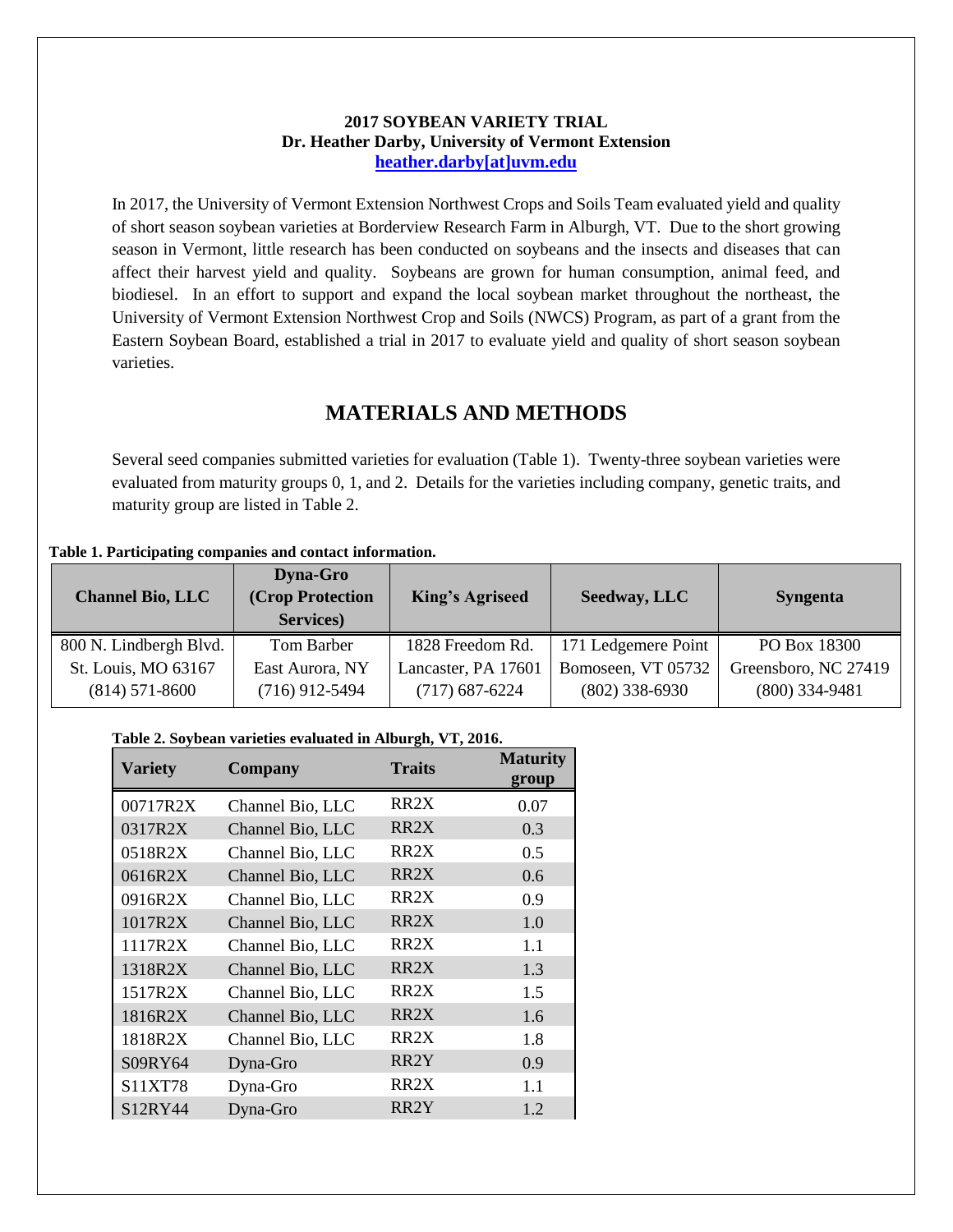| S12XT07 | Dyna-Gro        | RR <sub>2</sub> X | 1.2 |
|---------|-----------------|-------------------|-----|
| S16XT58 | Dyna-Gro        | RR <sub>2</sub> X | 1.6 |
| S18XT38 | Dyna-Gro        | RR <sub>2</sub> X | 1.8 |
| 1218N   | King's Agriseed | Conventional      | 1.2 |
| S20-T6  | Syngenta        | RR <sub>2</sub> Y | 2.0 |
| SG0975  | Seedway, LLC    | RR <sub>2</sub> Y | 0.9 |
| SG1055  | Seedway, LLC    | RR <sub>2</sub> Y | 1.0 |
| SG1311  | Seedway, LLC    | RR <sub>2</sub> Y | 1.3 |
| SG1776  | Seedway, LLC    | RR <sub>2</sub> Y | 1.7 |

RR2X – Roundup Ready 2 Xtend soybeans are glyphosate and dicamba herbicide tolerant.

RR2Y – Roundup Ready 2 Yield soybeans contain genes to increase the number of 3, 4, and 5-bean pods per plant.

The soil type at the Alburgh location was Benson rocky silt loam (Table 3). The seedbed was prepared using a moldboard plow and then disked prior to seeding. The previous crop was annual cover crop mixtures. Plots were planted on 1-Jun with a Monosem NG-Plus 2-row precision air planter (Edwardsville, KS). Starter fertilizer (10-20-20) was applied at a rate of 200 lbs ac<sup>-1</sup>. Plots were 20' long and consisted of two rows spaced at 30 inches. The seeding rate was 185,000 seeds ac<sup>-1</sup>. The plot design was a randomized complete block with three replications. The treatments were 23 varieties that ranged in maturity group from 0.07 to 2.0.

|                                     | <b>Borderview Research Farm</b>    |
|-------------------------------------|------------------------------------|
|                                     | Alburgh, VT                        |
| Soil types                          | Benson rocky silt loam 8-15% slope |
| Previous crop                       | Cover crop mixtures                |
| Tillage operations                  | Moldboard plow and disc            |
| Plot size (feet)                    | 5 x 20                             |
| Row spacing (inches)                | 30                                 |
| Replicates                          | 3                                  |
| Starter fertilizer (lbs $ac^{-1}$ ) | 200 lbs ac <sup>-1</sup> 10-20-20  |
| Planting date                       | $1-J$ un                           |
| Harvest date                        | $20$ -Oct                          |

**Table 3. Soybean trial specifics for Alburgh, VT, 2017.**

The plots were also scouted for insect pests and disease symptoms on 20-Sep. An overall rating for aphid infestation was provided for each plot on a 0-5 scale where 0 is low infestation and 5 is high infestation. Presence of white mold, bacterial blight, frogeye leaf spot, and downy mildew was recorded and an overall disease infection score from 0-10 (where 0 is low infection and 10 is high infection) was assigned to each plot. On 20-Oct, the soybeans were harvested using an Almaco SPC50 small plot combine. Seed was cleaned with a small Clipper M2B cleaner (A.T. Ferrell, Bluffton, IN). They were then weighed for plot yield, tested for harvest moisture using a DICKEY-John Mini-GAC Plus moisture meter, and evaluated for test weight using a Berckes Test Weight Scale.

Yield data and stand characteristics were analyzed using mixed model analysis using the mixed procedure of SAS (SAS Institute, 1999). Replications within trials were treated as random effects, and hybrids were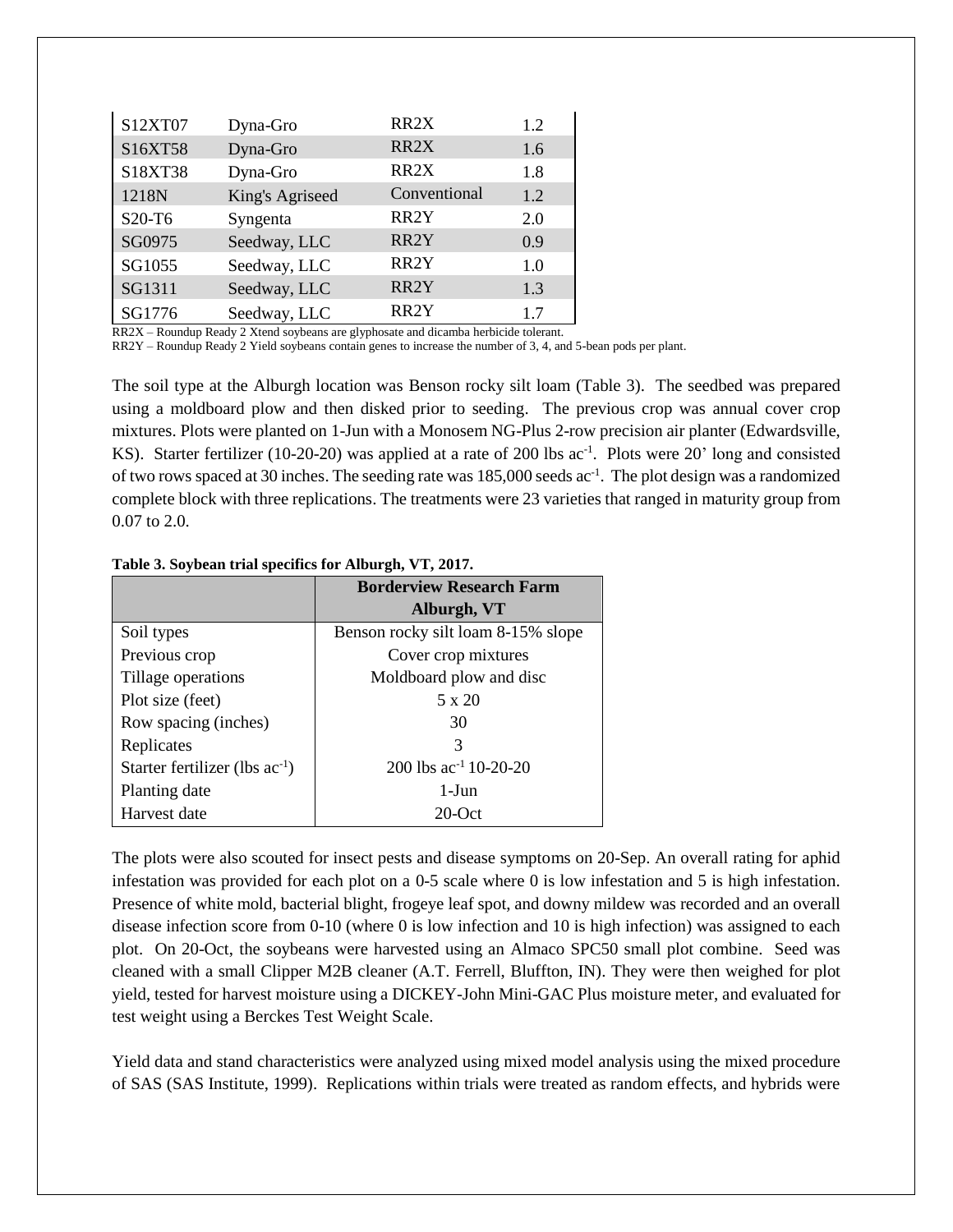treated as fixed. Hybrid mean comparisons were made using the Least Significant Difference (LSD) procedure when the F-test was considered significant  $(p<0.10)$ .

Variations in yield and quality can occur because of variations in genetics, soil, weather, and other growing conditions. Statistical analysis makes it possible to determine whether a difference among hybrids is real or whether it might have occurred due to other variations in the field. At the bottom of each table a LSD

value is presented for each variable (i.e. yield). Least Significant Differences (LSDs) at the 0.10 level of significance are shown. Where the difference between two hybrids within a column is equal to or greater than the LSD value at the bottom of the column, you can be sure that for 9 out of 10 times, there is a real difference between the two hybrids. In this example, hybrid C is significantly different from hybrid A but not from hybrid B. The difference between C and B is equal to 1.5,

| <b>Hybrid</b> | Yield  |
|---------------|--------|
| A             | 6.0    |
| B             | $7.5*$ |
| ( `           | $9.0*$ |
| <b>LSD</b>    | 2.0    |

which is less than the LSD value of 2.0. This means that these hybrids did not differ in yield. The difference between C and A is equal to 3.0, which is greater than the LSD value of 2.0. This means that the yields of these hybrids were significantly different from one another.

## **RESULTS**

Weather data was recorded with a Davis Instrument Vantage Pro2 weather station, equipped with a WeatherLink data logger at Borderview Research Farm in Alburgh, VT. Overall, the season was cooler and wetter than normal. Almost 1.5 inches of rain fell immediately following planting. Unseasonably cool temperatures and above average rainfall persisted through August followed by above average temperatures and below average rainfall in September and October. The dry warm weather in the fall provided excellent conditions for the soybeans to be able to reach maturity and be harvested at optimal moisture content. Overall, a total of 2335 growing degree days (GDDs) were accumulated June-October, 209 above the 30 year normal.

| $\bullet$<br>Alburgh, VT            | June    | July    | August  | September | October |
|-------------------------------------|---------|---------|---------|-----------|---------|
| Average temperature $({}^{\circ}F)$ | 65.4    | 68.7    | 67.7    | 64.4      | 57.4    |
| Departure from normal               | $-0.39$ | $-1.90$ | $-1.07$ | 3.76      | 9.2     |
|                                     |         |         |         |           |         |
| Precipitation (inches)              | 5.64    | 4.88    | 5.54    | 1.84      | 3.30    |
| Departure from normal               | 1.95    | 0.73    | 1.63    | $-1.80$   | $-0.31$ |
|                                     |         |         |         |           |         |
| Growing Degree Days (base 50°F)     | 468     | 580     | 553     | 447       | 287     |
| Departure from normal               | $-7$    | $-60$   | $-28$   | 129       | 175     |

|  |  | Table 4. Weather data for Alburgh, VT, 2017. |  |
|--|--|----------------------------------------------|--|

Based on weather data from a Davis Instruments Vantage Pro2 with WeatherLink data logger. Historical averages are for 30 years of NOAA data (1981-2010) from Burlington, VT.

Due to the complexity of identifying and quantifying all of the diseases present on the soybean leaves and pods, only presence was noted for the four major diseases seen throughout the majority of the trial: Bacterial Leaf Blight *(Pseudomonas syringae pv. glycinea)* (Image 2), Downy Mildew *(Peronospora manshurica)* (Image 1), Frogeye Leaf Spot *(Cercospora sojina)*, and White Mold *(Sclerotinia sclerotiorum)*. The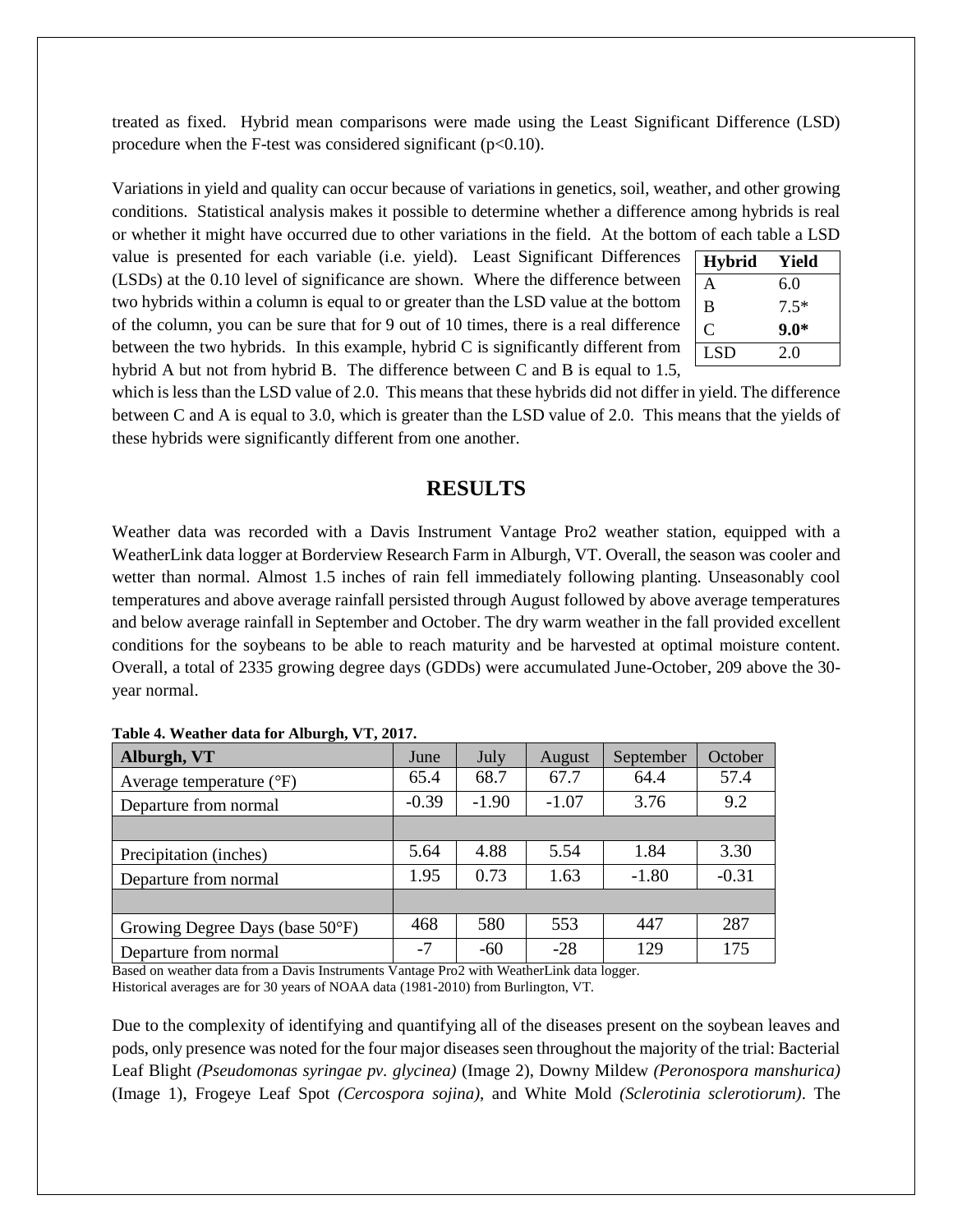percentage of total plots for each variety that were infected with each of these diseases is summarized in Table 5. The entire plot was then rated on a 0-10 scale for overall disease infection where 0 was low infection. Concurrently, plots were rated for infestation with soybean aphid *(Aphis glycines Matsumura)* on a 0-5 scale where 0 was low infestation.

| <b>Variety</b>     | <b>Bacterial</b><br>Leaf<br><b>Blight</b> | <b>Downy</b><br><b>Mildew</b>                      | Frogeye<br>Leaf<br><b>Spot</b> | <b>White</b><br><b>Mold</b> | <b>Aphids</b>      | <b>Disease</b>      |
|--------------------|-------------------------------------------|----------------------------------------------------|--------------------------------|-----------------------------|--------------------|---------------------|
|                    |                                           | ---------------% of plots infected---------------- |                                |                             | $0-5$ <sup>†</sup> | $0 - 10^{\ddagger}$ |
| 00717R2X           | 100                                       | 0.00                                               | 66.7                           | 0.00                        | $1.00*$            | 3.00                |
| 0317R2X            | 100                                       | 33.3                                               | 66.7                           | 33.3                        | $1.00*$            | 3.33                |
| 0518R2X            | 100                                       | 0.0                                                | 66.7                           | 33.3                        | $1.67*$            | 2.33                |
| 0616R2X            | 66.7                                      | 16.7                                               | 66.7                           | 16.7                        | $1.67*$            | 2.67                |
| 0916R2X            | 100                                       | 16.7                                               | 66.7                           | 50.0                        | $1.00*$            | 2.33                |
| 1017R2X            | 33.3                                      | 0.00                                               | 66.7                           | 0.00                        | $1.00*$            | 3.00                |
| 1117R2X            | 66.7                                      | 33.3                                               | 66.7                           | 33.3                        | $1.33*$            | 3.00                |
| 1318R2X            | 0.00                                      | 66.7                                               | 100                            | 100                         | $1.00*$            | 5.00                |
| 1517R2X            | 100                                       | 100.                                               | 66.7                           | 66.7                        | $1.00*$            | 3.33                |
| 1816R2X            | 33.3                                      | 66.7                                               | 33.3                           | 66.7                        | 1.00               | 2.67                |
| 1818R2X            | 66.7                                      | 33.3                                               | 100                            | 33.3                        | $1.67*$            | 2.67                |
| S09RY64            | 66.7                                      | 0.00                                               | 100                            | 33.3                        | $1.00*$            | 4.33                |
| S11XT78            | 100                                       | 0.00                                               | 66.7                           | 66.7                        | $1.33*$            | 3.00                |
| S12RY44            | 33.3                                      | 33.3                                               | 66.7                           | 66.7                        | $1.33*$            | 4.00                |
| S12XT07            | 100                                       | 66.7                                               | 100                            | 66.7                        | $1.33*$            | 6.33                |
| S16XT58            | 66.7                                      | 33.3                                               | 66.7                           | 33.3                        | $1.00*$            | 3.00                |
| S18XT38            | 66.7                                      | 0.0                                                | 66.7                           | 33.3                        | 2.00               | 2.67                |
| 1218N              | 66.7                                      | 66.7                                               | 66.7                           | 33.3                        | $1.00*$            | 2.33                |
| S20-T6             | 66.7                                      | 100                                                | 0.00                           | 66.7                        | 2.00               | 3.00                |
| SG0975             | 66.7                                      | 66.7                                               | 66.7                           | 66.7                        | $1.33*$            | 3.33                |
| SG1055             | 66.7                                      | 66.7                                               | 100                            | 66.7                        | $1.00*$            | 5.00                |
| SG1311             | 66.7                                      | 33.3                                               | 66.7                           | 66.7                        | $1.00*$            | 4.00                |
| SG1776             | 100                                       | 0.00                                               | 100                            | 66.7                        | 2.00               | 4.67                |
| LSD ( $p = 0.10$ ) | N/A                                       | N/A                                                | N/A                            | N/A                         | 0.706              | <b>NS</b>           |
| <b>Trial Mean</b>  | 71.0                                      | 36.2                                               | 71.0                           | 47.8                        | 1.29               | 3.43                |

**Table 5. Soybean disease and aphid incidence and severity of 23 varieties in 2017, Alburgh, VT.**

\*Varieties that performed statistically similarly to the top performer shown in **bold** are indicated with an asterisk. NS- Not statistically significant.

N/A- Statistical analysis was not performed for this parameter.

† 0 indicates no aphid presence and 5 indicates severe aphid infestation.

‡0 indicates no disease presence and 10 indicates severe disease infection.

Differences in presence of these four major diseases were not statistically analyzed. Overall, aphid severity was low for all varieties; however, aphids were present in nearly every plot. The varieties S18XT38, SG1776, and S20-T6 had statistically higher levels of aphids compared to all other varieties. Overall, disease ratings ranged from 2.33 to 6.33. However, plots with high overall disease incidence did not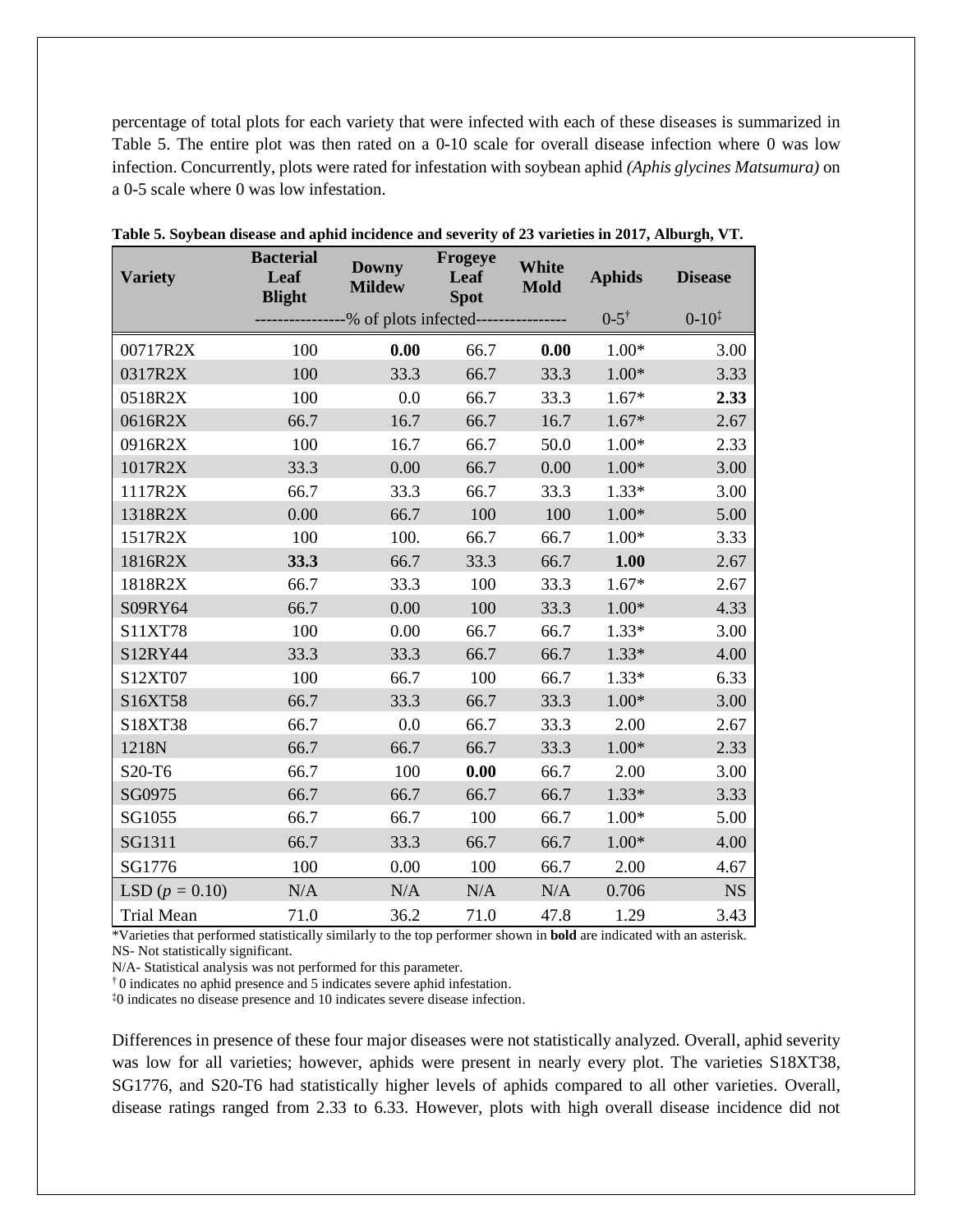necessarily have high levels of any one particular disease. As Table 5 shows, most of the varieties were infected with at least two diseases. These data are intended to provide some insight into relative disease and aphid susceptibility of the varieties.

| <b>Variety</b> | <b>Company</b>     | <b>Maturity</b><br>group | <b>Harvest</b><br>population | <b>Harvest</b><br>moisture | <b>Test</b><br>weight  | Yield $@13\%$<br>moisture |              |
|----------------|--------------------|--------------------------|------------------------------|----------------------------|------------------------|---------------------------|--------------|
|                |                    |                          | plants $ac^{-1}$             | $\%$                       | $lbs$ bu <sup>-1</sup> | $lbs$ ac <sup>-1</sup>    | bu $ac^{-1}$ |
| 00717R2X       | Channel Bio, LLC   | 0.07                     | 137456                       | 12.0                       | $57.7*$                | 3322                      | 55.4         |
| 0317R2X        | Channel Bio, LLC   | 0.3                      | 152944                       | $11.1*$                    | 58.3*                  | 3059                      | 51.0         |
| 0518R2X        | Channel Bio, LLC   | 0.5                      | 160688*                      | 11.9                       | $57.3*$                | 3605                      | 60.1         |
| 0616R2X        | Channel Bio, LLC   | 0.6                      | 151008                       | $11.3*$                    | 58.0*                  | 3469                      | 57.8         |
| 0916R2X        | Channel Bio, LLC   | 0.9                      | 133584                       | $11.5*$                    | 56.9*                  | 3667                      | 61.1         |
| 1017R2X        | Channel Bio, LLC   | 1.0                      | 158752*                      | $11.2*$                    | 58.7*                  | 3514                      | 58.6         |
| 1117R2X        | Channel Bio, LLC   | 1.1                      | 154880*                      | $11.5*$                    | 58.5*                  | 3618                      | 60.3         |
| 1318R2X        | Channel Bio, LLC   | 1.3                      | 160688*                      | $11.6*$                    | 57.9*                  | 3623                      | 60.4         |
| 1517R2X        | Channel Bio, LLC   | 1.5                      | 145200                       | 11.8                       | $57.5*$                | 3563                      | 59.4         |
| 1816R2X        | Channel Bio, LLC   | 1.6                      | 137456                       | $11.4*$                    | 58.6*                  | 4107*                     | $68.5*$      |
| 1818R2X        | Channel Bio, LLC   | 1.8                      | 156816*                      | $11.7*$                    | 58.8*                  | 3928*                     | $65.5*$      |
| S09RY64        | Dyna-Gro           | 0.9                      | 158752*                      | $11.3*$                    | $57.7*$                | 3577                      | 59.6         |
| S11XT78        | Dyna-Gro           | 1.1                      | 131648                       | $11.5*$                    | 59.0*                  | 3475                      | 57.9         |
| S12RY44        | Dyna-Gro           | 1.2                      | 164560*                      | 11.8                       | 57.9*                  | 3920*                     | $65.3*$      |
| S12XT07        | Dyna-Gro           | 1.2                      | 141328                       | $11.6*$                    | $57.1*$                | 3776                      | 62.9         |
| S16XT58        | Dyna-Gro           | 1.6                      | 154880*                      | $11.3*$                    | 59.4*                  | 3981*                     | 66.3*        |
| S18XT38        | Dyna-Gro           | 1.8                      | 172304*                      | 11.9                       | $59.1*$                | 3932*                     | $65.5*$      |
| 1218N          | King's Agriseed    | 1.2                      | 121968                       | 14.0                       | 56.8                   | 2285                      | 38.1         |
| S20-T6         | Syngenta           | 2.0                      | 149072                       | $11.6*$                    | 58.4*                  | 4296*                     | $71.6*$      |
| SG0975         | Seedway, LLC       | 0.9                      | 152944                       | $11.1*$                    | $59.2*$                | 3896*                     | $64.9*$      |
| SG1055         | Seedway, LLC       | 1.0                      | 143264                       | $11.5*$                    | 59.8*                  | 3300                      | 55.0         |
| SG1311         | Seedway, LLC       | 1.3                      | 139392                       | 12.2                       | 52.3                   | 3906*                     | $65.1*$      |
| SG1776         | Seedway, LLC       | 1.7                      | 158752*                      | $11.2*$                    | 58.9*                  | 4123*                     | 68.7*        |
|                | LSD ( $p = 0.10$ ) |                          | 18671                        | 0.621                      | 2.90                   | 516                       | 8.60         |
|                | <b>Trial Mean</b>  |                          | 149493                       | 11.7                       | 58.0                   | 3650                      | 60.8         |

**Table 6. Harvest characteristics of soybean varieties – Alburgh, VT, 2017.**

\*Varieties that performed statistically similarly to the top performer shown in **bold** are indicated with an asterisk. N/A- Statistical analysis was not performed for this parameter.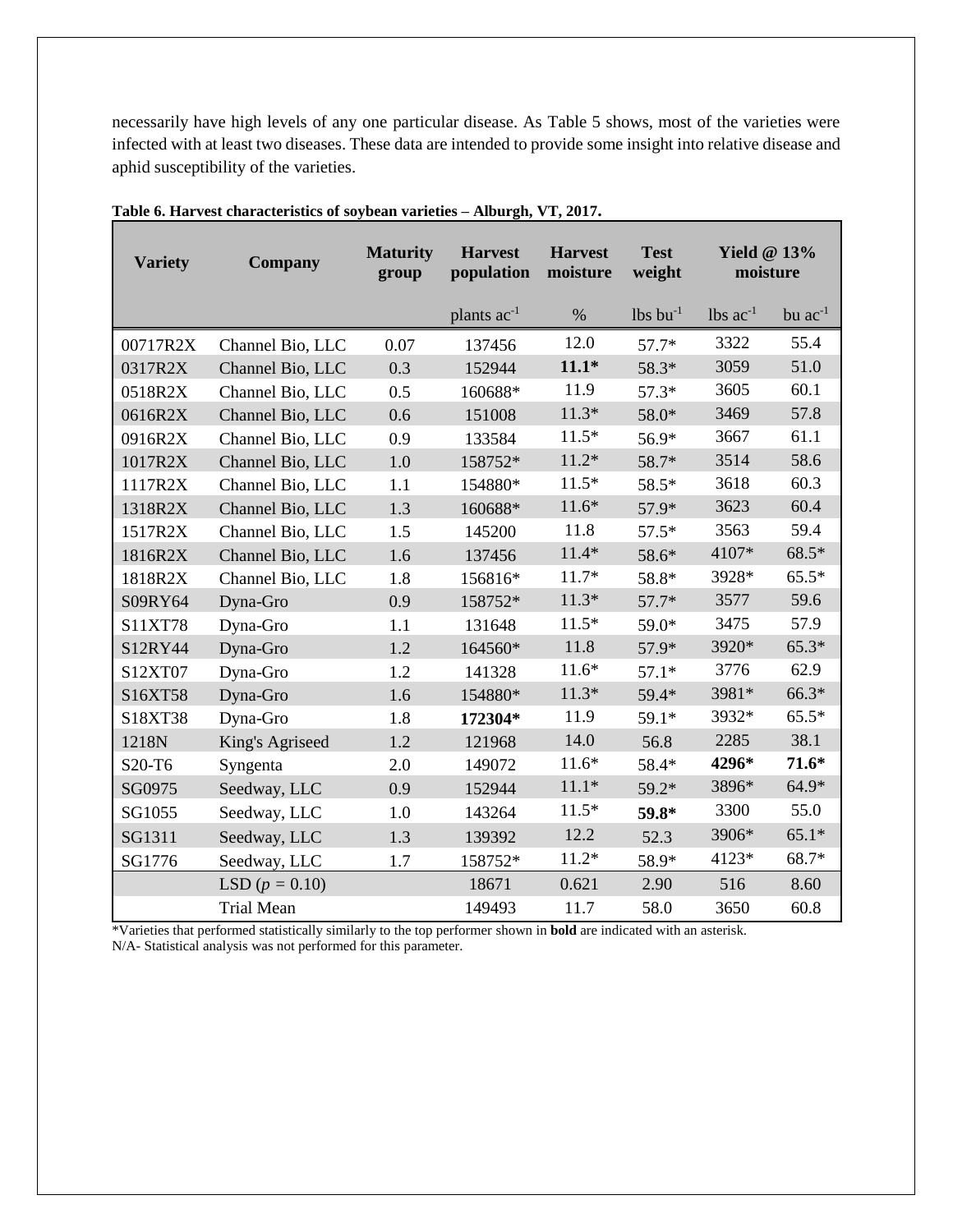



**Image 1. Downy mildew on soybean leaf. Image 2. Bacterial blight on soybean leaf.**

Soybeans were harvested on 20-Oct, harvest results are shown in Table 6. Despite wet weather through most of the season, soybean yields were quite high this year ranging from 2285 to 4296 lbs  $ac^{-1}$  which equate to 38.1 to 71.6 bu  $ac^{-1}$ . Fourteen of the 23 varieties in the trial yielded greater than 60 bu  $ac^{-1}$ . The highest yielding variety was S20-T6, which yielded 71.6 bu ac<sup>-1</sup>. This was statistically similar to eight other varieties (Figure 1). Test weight ranged from 52.3 to 59.8 lbs bu<sup>-1</sup>. All varieties except for two, produced beans with test weights that were statistically similar to the top performer, SG1055. None of the varieties trialed reached the target test weight for soybeans which is 60 lbs bu<sup>-1</sup>. This may have been due to weather conditions during pod development and seed fill. Plant populations also varied statistically. The highest population of 172,304 plants ac<sup>-1</sup> was observed in variety S18XT38 which was similar to nine other varieties. Interestingly, the highest yielding variety had one of the lower plant populations of 149,072 plant  $ac^{-1}$ .

Soybeans were pressed for oil using an AgOil M70 expeller press on 15-Feb 2018. A known amount of soybean seed at a known moisture was extruded and the resulting oil captured and weighed to determine oil content and calculate oil yield (Table 7). Average oil content for the trial was 8.07% but ranged from 6.56 to 14.9%. The highest oil content and yield was produced by variety S16XT58, a 1.6 maturity group soybean variety from Dyna-Gro which produced 607 lbs  $ac^{-1}$  or 79.5 gal  $ac^{-1}$ . The lowest yielding variety, 1218N from King's Agriseed, produced only 234 lbs ac<sup>-1</sup> or 30.6 gal ac<sup>-1</sup>. However, statistically, soybean varieties did not differ in oil content or oil yield. Soybeans produced in the Midwestern U.S. typically contain approximately 20% oil, therefore the oil contents observed in this trial are quite below average. However, these levels are consistent with those observed in previous years' trials from this area.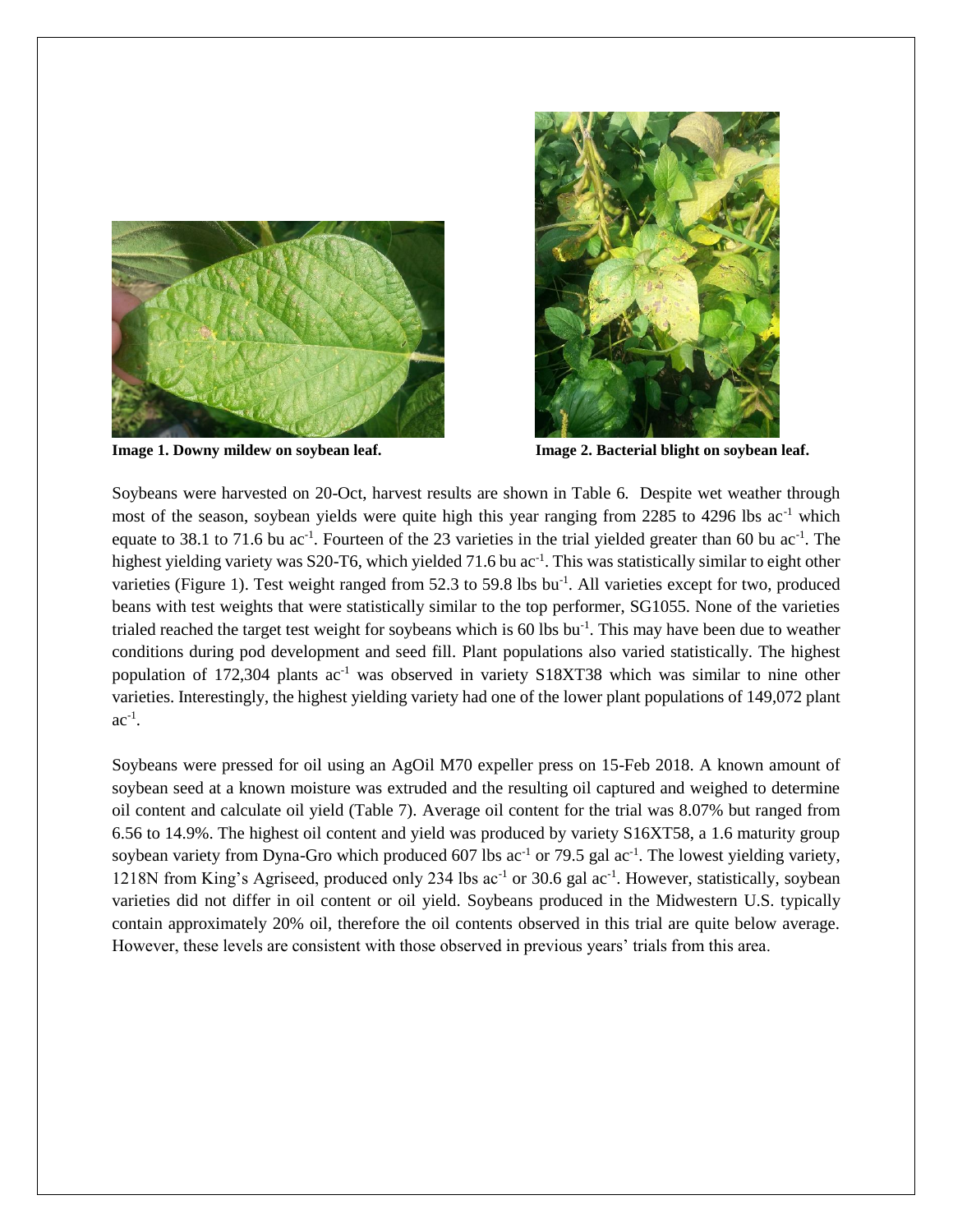| <b>Variety</b> | <b>Company</b>    | <b>Maturity</b><br>group | Oil<br>content | Oil yield @ 13%<br>moisture   |                            |
|----------------|-------------------|--------------------------|----------------|-------------------------------|----------------------------|
|                |                   |                          | $\frac{0}{0}$  | $\text{ lbs } \text{ac}^{-1}$ | $\rm gal$ ac <sup>-1</sup> |
| 00717R2X       | Channel Bio, LLC  | 0.07                     | 7.95           | 260                           | 34.0                       |
| 0317R2X        | Channel Bio, LLC  | 0.3                      | 8.33           | 255                           | 33.4                       |
| 0518R2X        | Channel Bio, LLC  | 0.5                      | 7.59           | 274                           | 35.9                       |
| 0616R2X        | Channel Bio, LLC  | 0.6                      | 8.12           | 289                           | 37.8                       |
| 0916R2X        | Channel Bio, LLC  | 0.9                      | 8.52           | 285                           | 37.3                       |
| 1017R2X        | Channel Bio, LLC  | 1.0                      | 8.61           | 305                           | 39.9                       |
| 1117R2X        | Channel Bio, LLC  | 1.1                      | 6.56           | 236                           | 30.9                       |
| 1318R2X        | Channel Bio, LLC  | 1.3                      | 7.05           | 256                           | 33.6                       |
| 1517R2X        | Channel Bio, LLC  | 1.5                      | 8.34           | 270                           | 35.4                       |
| 1816R2X        | Channel Bio, LLC  | 1.6                      | 6.72           | 279                           | 36.6                       |
| 1818R2X        | Channel Bio, LLC  | 1.8                      | 7.48           | 289                           | 37.8                       |
| S09RY64        | Dyna-Gro          | 0.9                      | 8.08           | 286                           | 37.4                       |
| S11XT78        | Dyna-Gro          | 1.1                      | 7.80           | 271                           | 35.5                       |
| S12RY44        | Dyna-Gro          | 1.2                      | 7.89           | 306                           | 40.1                       |
| S12XT07        | Dyna-Gro          | 1.2                      | 7.87           | 295                           | 38.7                       |
| S16XT58        | Dyna-Gro          | 1.6                      | 14.9           | 607                           | 79.5                       |
| S18XT38        | Dyna-Gro          | 1.8                      | 7.21           | 283                           | 37.1                       |
| 1218N          | King's Agriseed   | 1.2                      | 10.3           | 234                           | 30.6                       |
| S20-T6         | Syngenta          | $\overline{2}$           | 7.13           | 305                           | 39.9                       |
| SG0975         | Seedway, LLC      | 0.9                      | 8.30           | 323                           | 42.4                       |
| SG1055         | Seedway, LLC      | 1.0                      | 7.11           | 235                           | 30.8                       |
| SG1311         | Seedway, LLC      | 1.3                      | 7.16           | 281                           | 36.8                       |
| SG1776         | Seedway, LLC      | 1.7                      | 6.70           | 276                           | 36.2                       |
|                | LSD $(p = 0.10)$  | N/A                      | <b>NS</b>      | <b>NS</b>                     | <b>NS</b>                  |
|                | <b>Trial Mean</b> | N/A                      | 8.08           | 291                           | 38.1                       |

**Table 7. Oil yield of soybean varieties – Alburgh, VT, 2017-2018.**

\*Varieties that performed statistically similarly to the top performer shown in **bold** are indicated with an asterisk. N/A- Statistical analysis was not performed for this parameter.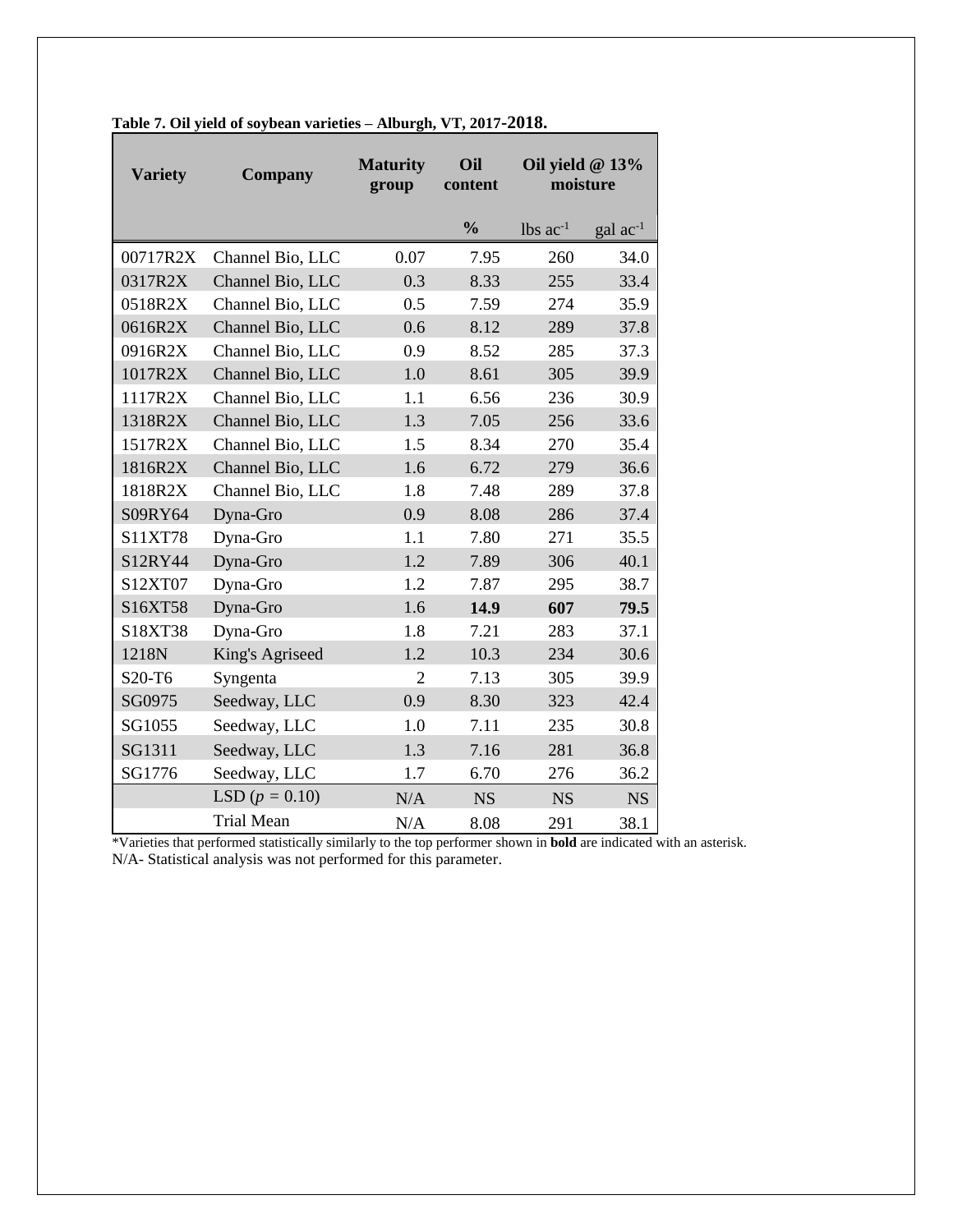

**Figure 1. Seed and oil yield at 13% moisture for 24 soybean varieties. The red line indicates the average yield.** *\*Varieties that did not perform significantly lower than the top performing variety are indicated with an asterisk.* Varieties did not differ statistically in terms of oil yield.